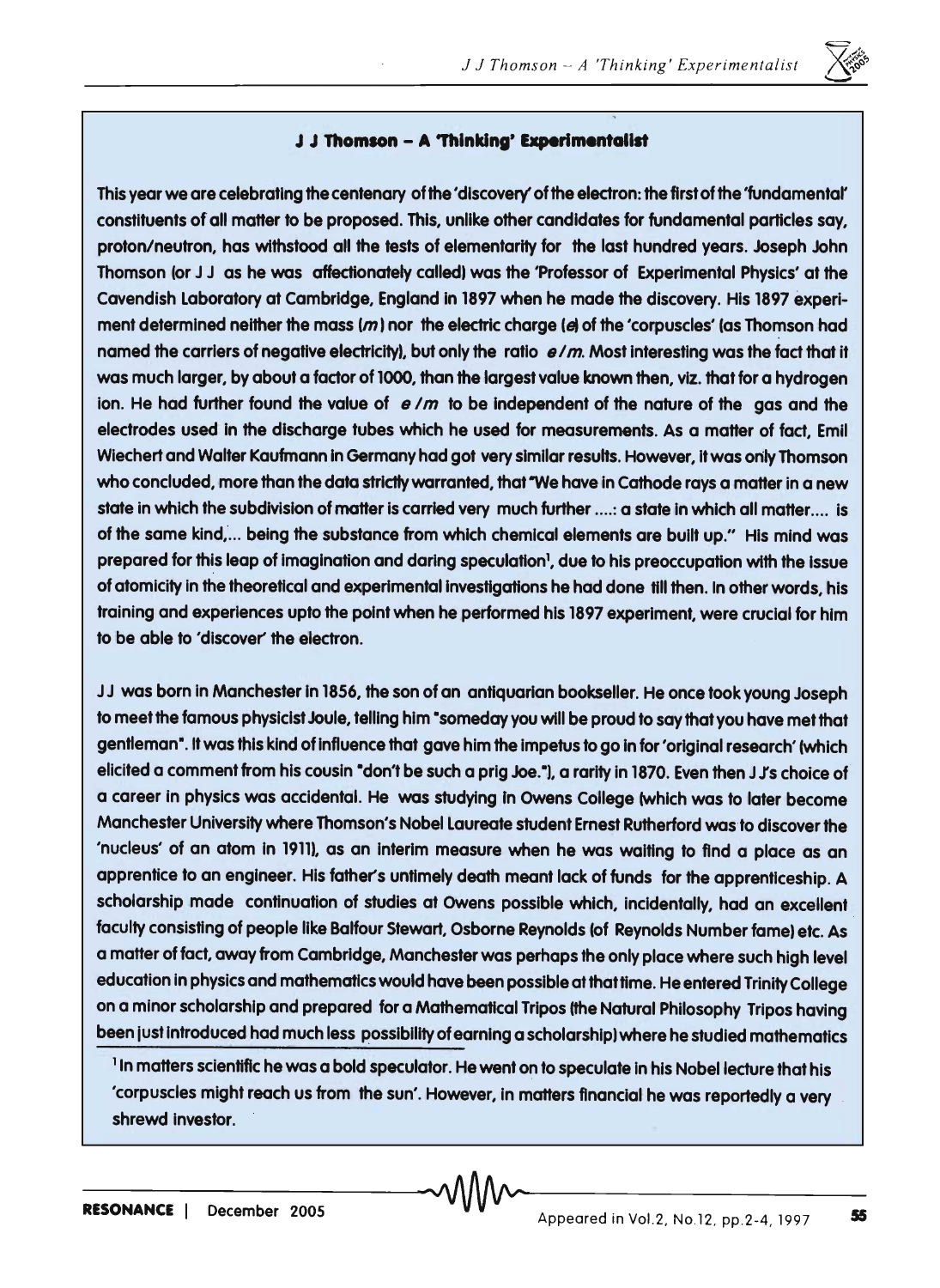and its application to theoretical physics. He passed the Mathematical Tripos in 1880 and was the second Wrangler that year. He applied for and got, at first attempt, a Trinity Fellowship in 1881. He then started his research work In theoretical and experimental physics. The notable part of his work during this period was of theoretical nature and won him the Adams Prize in 1882 and election as a Fellow of the Royal Society (FRS) in 1884. His foray Into experimental physics, made possible by his training at Owens, under lord Rayleigh, then the director of the Cavendish laboratory, was not very significant. In fact after being elected to succeed Lord Rayleigh at the Cavendish in 1884, Thomson felt like a fisherman who had 'hooked a fish too heavy for him'. Here was a man, 27 years In age, elected to be the 'Professor of *Experimental* Physics', without ever having taught even one course on experimental physics and having been more noted for his mathematical and theoretical prowess. Moreover, by his own admission he "was always clumsy with fingers·. But, such small problems notwithstanding, this original' thinker of great promise completely fulfilled the confidence the selectors had reposed in him and delivered the goods by making Cavendish Laboratory the seat of excellent, frontline research on fundamental issues in physics. He initiated a series of investigations on conduction of electrical discharge through gases and conductivity of gases Induced by the then recently discovered, X-rays. In 1897 he 'discovered' the electron and was awarded the Nobel Prize in 1906 for his researches on 'Conduction of electrical discharge through gases'. In 1918 he resigned from the directorship of the Cavendish to make way for new leadership under Ernest Rutherford and moved to Trinity College as Its Master, a post to which he had been elected the year before. He held the position till 1940; the last Master to hold the position for life. He received numerous honours, various medals and awards throughout his life.

In addition to his Nobel Prize winning work, the beginnings he made on mass spectroscopy with his student F W Aston (who later went on to win the Nobel Prize) was also very Significant. They showed how different kinds of atoms present In the positive rays in the Cathode ray tubes, can be separated using electric and magnetic fields. They established that even light nuclei like Neon had stable isotopes.

He initially believed that the electrons that he had discovered (corpuscles as he continued to call them for a long time) were the sole constituents of matter.Of course that had to be abandoned very fast. But he gave a model of the atom where the positive charges were uniformly distributed with the electrons sitting like 'plums' in a pudding, the famous plum pudding model of an atom.He used his considerable mathematical expertise, demonstrated in his Adams Prize winning work, to develop a mathematical formulation of this model which was finally disproved by the experiments done by E Rutherford. However, this work is Important for the method It displayed.

Apart from his own enormously important contributions to the world of physics and our understanding of matter (Indeed his Investigations and conclusions about electrons can well be considered to be a watershed) his achievement in establishing a highly successful experimental school is very very significant. He seems to have been like a gardener who nourishes the blossoms and brings out the best